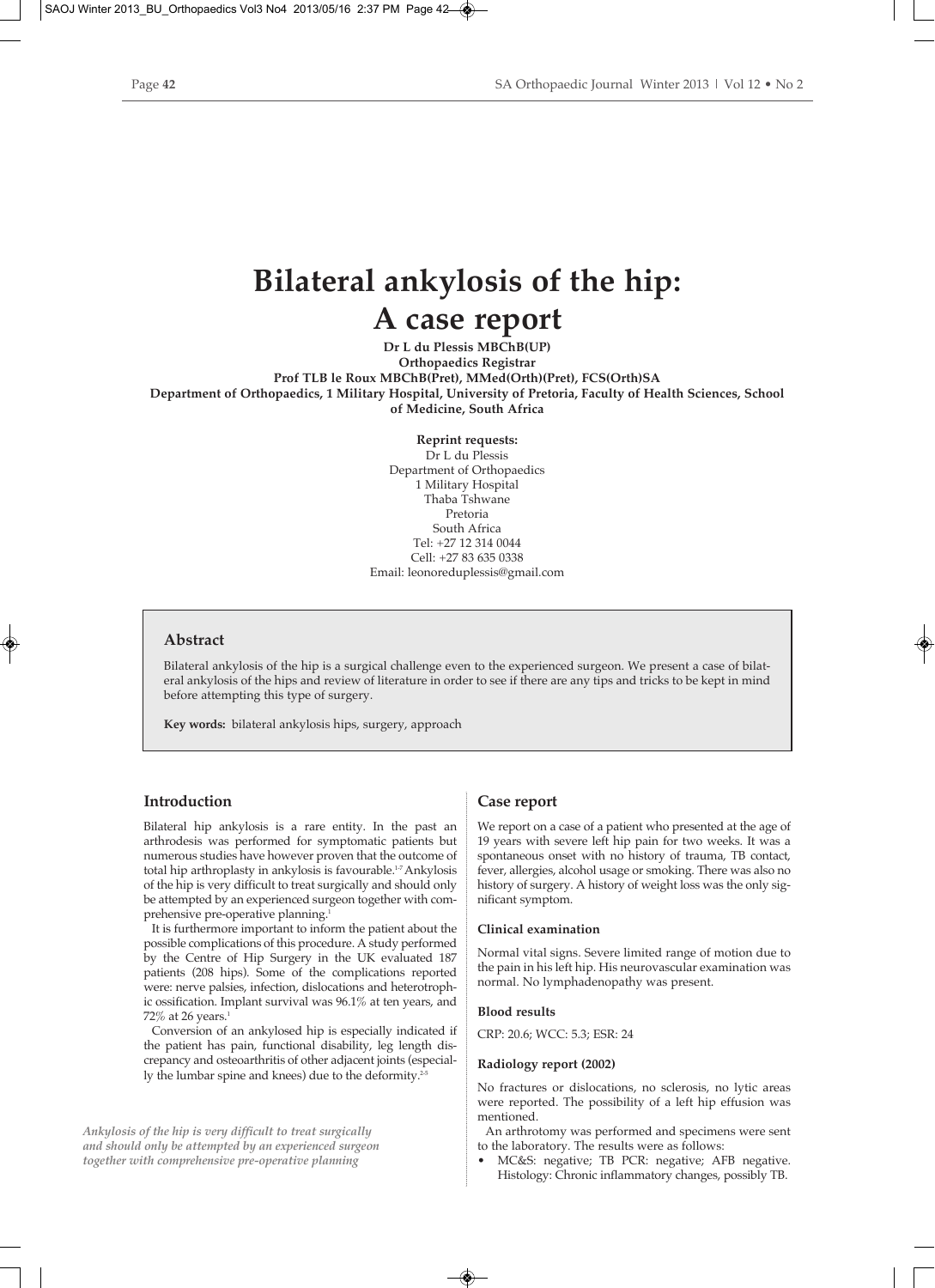

*Figure 1. X-ray taken 2010 showing bilateral ankylosis of the hips and SI joints*



*right hip*



*hip*

It was decided to start the patient on TB treatment. He completed a 9 months' course of TB treatment and responded well.

The patient followed up to apply for a disability grant in 2005 (three years after being treated initially). His pelvic Xray was repeated at that time and bilateral sacroileitis: bilateral narrowing of the hip joints with a coarse trabecular pattern of unsure aetiology was reported. Chest, thoracic and lumbar spine X-rays were normal. The clinical notes stated that he had pain in both hips; was walking with difficulty; sitting with his hips in full extension and had no range of motion.

He defaulted on treatment until 2010. He was then seen at the clinic and re-evaluated. Significant X-ray changes were noted: Bilateral ankylosis of the hips, visible axial migration of the hip joint with bilateral loss of joint space and ankylosis of both SI joints (*Figures 1–3*). Chest X-rays were normal.

The patient followed up again in 2012 (*Figures 4–8*). He had no range of motion of his hips; both hips were in extension. He tilted his pelvis in order to be able to sit and had a type of 'swing through-locked' gait. Mobility was only possible due to him using his lumbar spine and knees to achieve this 'swinging through-locked' gait. The decision was made to perform a total hip replacement in order to allow him the ability to stand, walk and sit. This would improve his quality of life.



*Figure 4. Recent pelvis X-ray (2012) showing severe ankylosis of both hips and SI joints*

#### **Discussion and literature review**

Spontaneous ankylosis of the hip is rare, and not often documented in the literature. It can occur spontaneously – due to infective or inflammatory conditions, tuberculosis and/or trauma (*Table I*).

Pre-operative planning is very important and should include a proper history (*Table II*).

It has been reported that patients who had a previous arthrodesis for ankylosis had a poorer outcome post total hip replacement.<sup>3,7</sup> Some studies suggested a higher failure rate in younger patients and patients with trauma to the hip.<sup>3</sup>

Clinical evaluation should be thorough with special attention paid to leg length discrepancy, deformities, range of motion and abductor function. Evaluation of the abductor function is very important, specifically in those patients whose hips fused before puberty. This is associated with a higher rate of dislocation.<sup>1,6</sup> Pre-operative X-ray templating should be used in order to plan surgery. A CT scan can also be used in this regard.4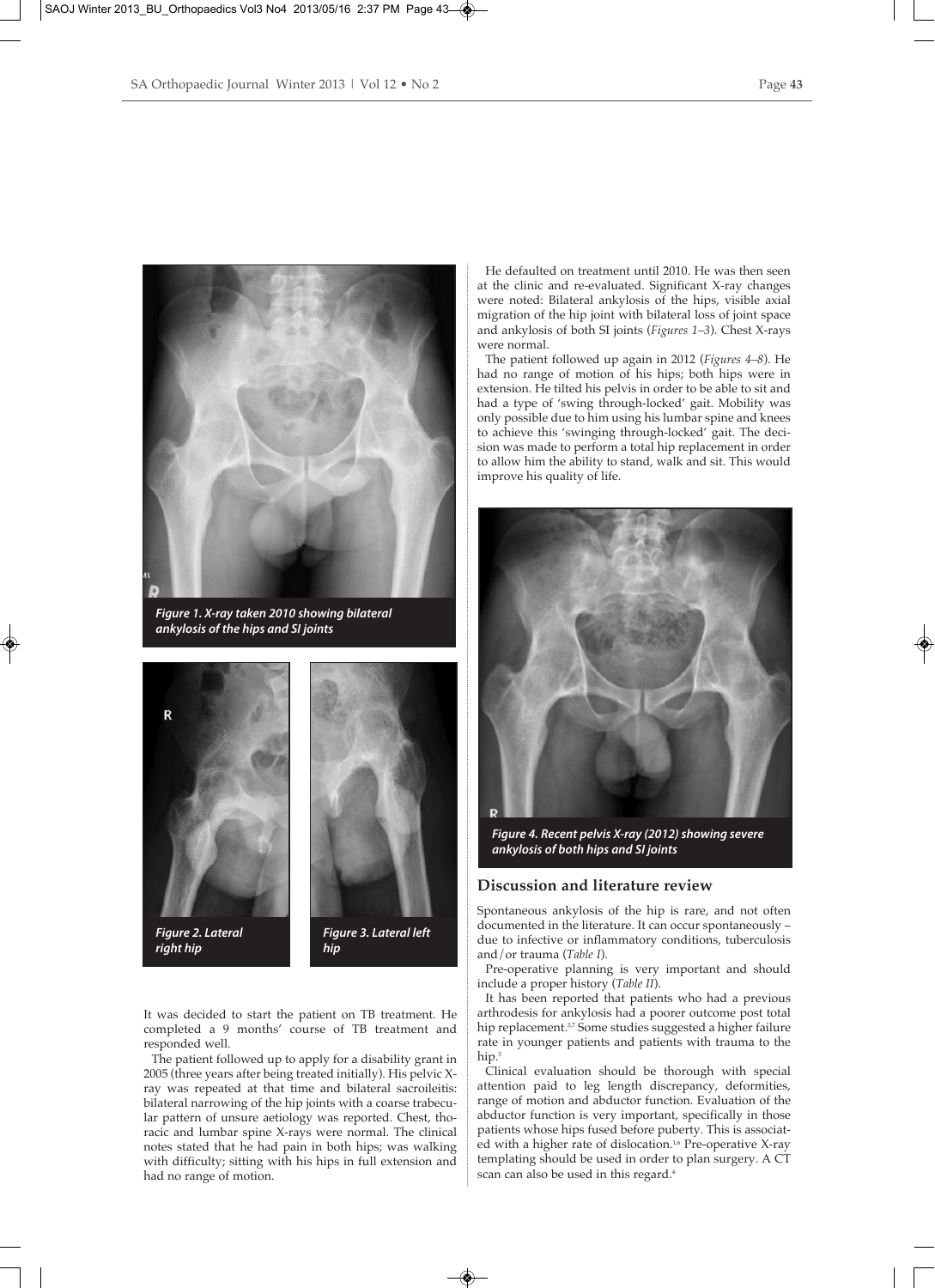

*Figures 5–7. No flexion or extension. Patient uses his pelvis and lumbar spine in order to achieve any movement around the pelvic area. Patient had no abduction, adduction, internal or external rotation of the hips.*

The positioning of the patient on the operating table and cup positioning can be very difficult and it is important to recognise this when planning the surgery. Different surgical approaches (anterolateral, posterolateral, lateral, ± trochanteric osteotomy) have been used in this type of surgery and are surgeon-dependent.<sup>1,2,4,6,9,10</sup>

Hardinge *et al*<sup>2</sup> performed a lateral approach to the hip with a trochanteric osteotomy in the supine position. Kim *et al*<sup>10</sup> used a posterolateral approach and Sathappen *et al*9 a direct lateral approach and trochanteric osteotomy.

Swanson *et al<sup>8</sup>* suggest that whatever surgical procedure is used, the surgeon must aim for adequate surgical exposure in order to remove previous hardware; to identify the anterior and posterior column of the acetabulum adequately; to correct femoral deformities; and to decrease tension on the neurovascular structures and soft tissue intra-operatively.

Morsi *et al*<sup>11</sup> did a prospective study in order to evaluate an adequate pre-operative plan and surgical technique to limit difficulties. They suggested using the trans-trochanteric approach in order to minimise damage to the abductor muscles. The neck-pelvis junction must be visualised for the neck cut. Make it 10 mm from the pelvis. They performed iliopsoas and subcutaneous adductor tenotomies in order to ascertain the position of the acetabular and femoral components. Subperiosteal dissection of the proximal femur in order to make it more mobile for preparation was performed. The adductor tubercle of the medial femoral condyle was used as a landmark of rotation as the lesser trochanter might be absent or malpositioned. Acetabular preparation was mostly done under screening. Use the '*edge* of the neck' cut; drill a hole in the *centre* of the edges and measure the *depth*; and ream until at least 5 mm of bone is left in the acetabulum wall. These authors concluded that identification of the edge, centre and depth before reaming is most important.

Numerous studies showed a good outcome after total hip replacement in these patients.<sup>1-7</sup> One study by Kim *et al*<sup>5</sup> reported good results in patients with bilateral ankylosed hips and who underwent bilateral total hip replacement (average Harris hip score of 82.3). They however noted that it is important to remember that malpositioning of the contralateral limb during the procedure can cause a pelvic tilt which has to be taken into consideration with cup placement.<sup>5</sup> When reaming for cup placement the surgeon must be sure of direction especially if the patient has a fixed flexion contracture. Ream until good bone stock is reached; however, beware if the patient is osteopaenic.

#### *Table I: Differential diagnosis of ankylosis of the hips*

Spontaneous onset

Tuberculosis

Haematogenous bacterial infection

Trauma (e.g. congenital dislocation, fracture dislocation)

**Osteoarthritis** 

Rheumatoid arthritis

Ankylosing spondylitis

Developmental dysplasia of the hip/slipped capital femoral epiphysis Perthes

#### *Table II: Important questions to ask*

| What was the cause of the ankylosis?                                 |
|----------------------------------------------------------------------|
| Any previous treatment?                                              |
| Age at presentation of the ankylosis?                                |
| Any other joints influenced?<br>(spine, contralateral hip or knees?) |

Malhotra *et al*<sup>12</sup> suggested leaving a spike of bone at the supero-lateral acetabular margin when reaming to ensure purchase at cup placement. Increased anteversion of the femoral neck intra-operatively can cause intra- and postoperative complications. These complications include: impingement of the prosthetic neck or greater trochanter; struggling with the reduction; and anterior instability post-operatively.<sup>12</sup>

Kim *et al*<sup>10</sup> evaluated the outcome of cemented hip arthroplasty versus uncemented and found no statistical significant difference between the two. A revision rate of 17% in the cemented and 18% in the uncemented was noted. Osteolysis was 52% in the cemented and 58% in the uncemented group.10 It is however important to note that they deliberately chose the patient population for each group.

> *The positioning of the patient on the operating table and cup positioning can be very difficult and it is important to recognise this when planning the surgery*